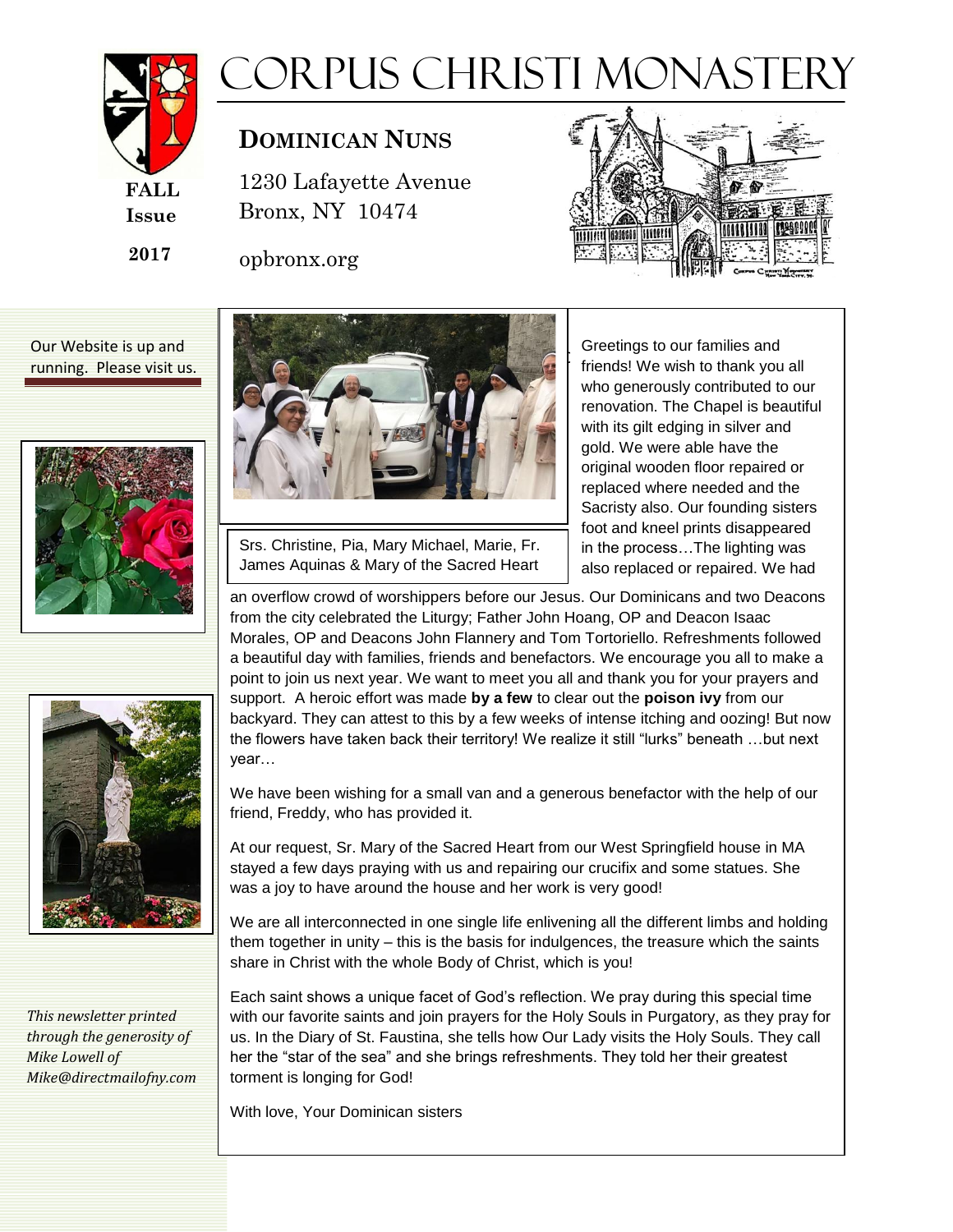Dominican Nuns Corpus Christi Monastery 1230 Lafayette Avenue Bronx, NY 10474 opbronx.org

RETURN ADDRESS REQUESTED

Please remember our beloved deceased:

Sr. Mary Anthony, OP(L.A)+Timothy Quisito + Sr. Maria Maez, OP(Mt. Thabor)+ Lochney Conlon +Owen O'Donnell + Eileen Coyle+ Freddy Benejan- Ramirez + Luz Elena Serna +Br. Michael Downey, OP(St. Joseph Prov) +John Kelly +Sr. Mary Joseph, OP(FH)+ Sr. Mary John, OP(TX)+ Rev. Frank Bassett III +Rev. Christopher Johnson, OP(St. Joseph Prov)+ Frederick Gaffney + Margaret Martini + Michael O'Hanlon + Mr. Abruzzi + Richard Caron + Johnny Carroll + Rev. Regis Heuschkel, OP(St. Joseph Prov) + Jonathan Lupinsky + Salvatore Nigro + Sr. Mary Imelda**, OP(Trinidad)**

This issue contains two pictures which combined, have all of us shown. The right photo below from left to right are: Sr. Mary Imelda, Sr. Mary Michael, Sr. Mary Gabriel, Sr. Mary of the Sacred Heart (Bronx), Sr. Mary of the Sacred Heart (W. Springfield, MA), Sr. Maria Pia partially obscured by St. Therese, which Sister repaired, Sr. Maria Faustinita. Sr. Maria Aquinas and Sr. Carol Marie joined us from their now closed monastery, the Blue Chapel in NJ. Their Prioress, Mother Jordan is buried in our vaults.